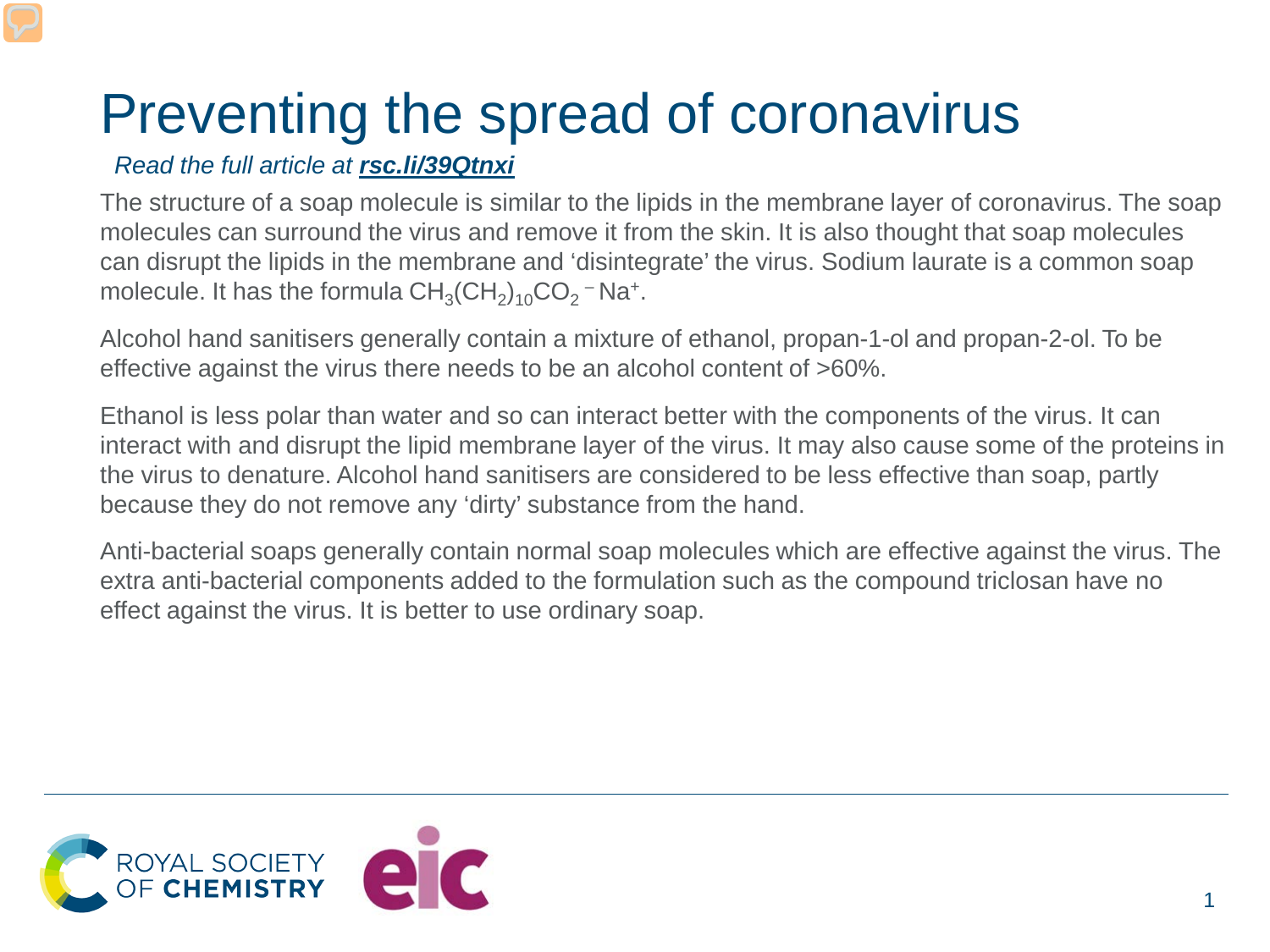## Preventing the spread of coronavirus

*Read the full article at rsc.li/39Qtnxi*

The structure of a soap molecule is similar to the lipids in the membrane layer of coronavirus. The soap molecules can surround the virus and remove it from the skin. It is also thought that soap molecules can disrupt the lipids in the membrane and 'disintegrate' the virus. Sodium laurate is a common soap molecule. It has the formula  $CH<sub>3</sub>(CH<sub>2</sub>)<sub>10</sub>CO<sub>2</sub> – Na<sup>+</sup>.$ 

Alcohol hand sanitisers generally contain a mixture of ethanol, propan-1-ol and propan-2-ol. To be effective against the virus there needs to be an alcohol content of >60%.

Ethanol is less polar than water and so can interact better with the components of the virus. It can interact with and disrupt the lipid membrane layer of the virus. It may also cause some of the proteins in the virus to denature. Alcohol hand sanitisers are considered to be less effective than soap, partly because they do not remove any 'dirty' substance from the hand.

Anti-bacterial soaps generally contain normal soap molecules which are effective against the virus. The extra anti-bacterial components added to the formulation such as the compound triclosan have no effect against the virus. It is better to use ordinary soap.

- 1. Sodium laurate can be produced from coconut oil. What is the reactant needed for this reaction?
- 2. Explain why sodium laurate has both polar and non-polar parts.
- 3. Explain how soap molecules can remove grease and viruses from the skin.
- 4. Draw displayed structures of the alcohols present in hand sanitisers.
- 5. Explain why using alcohol-based sanitisers on dirty hands is not effective.